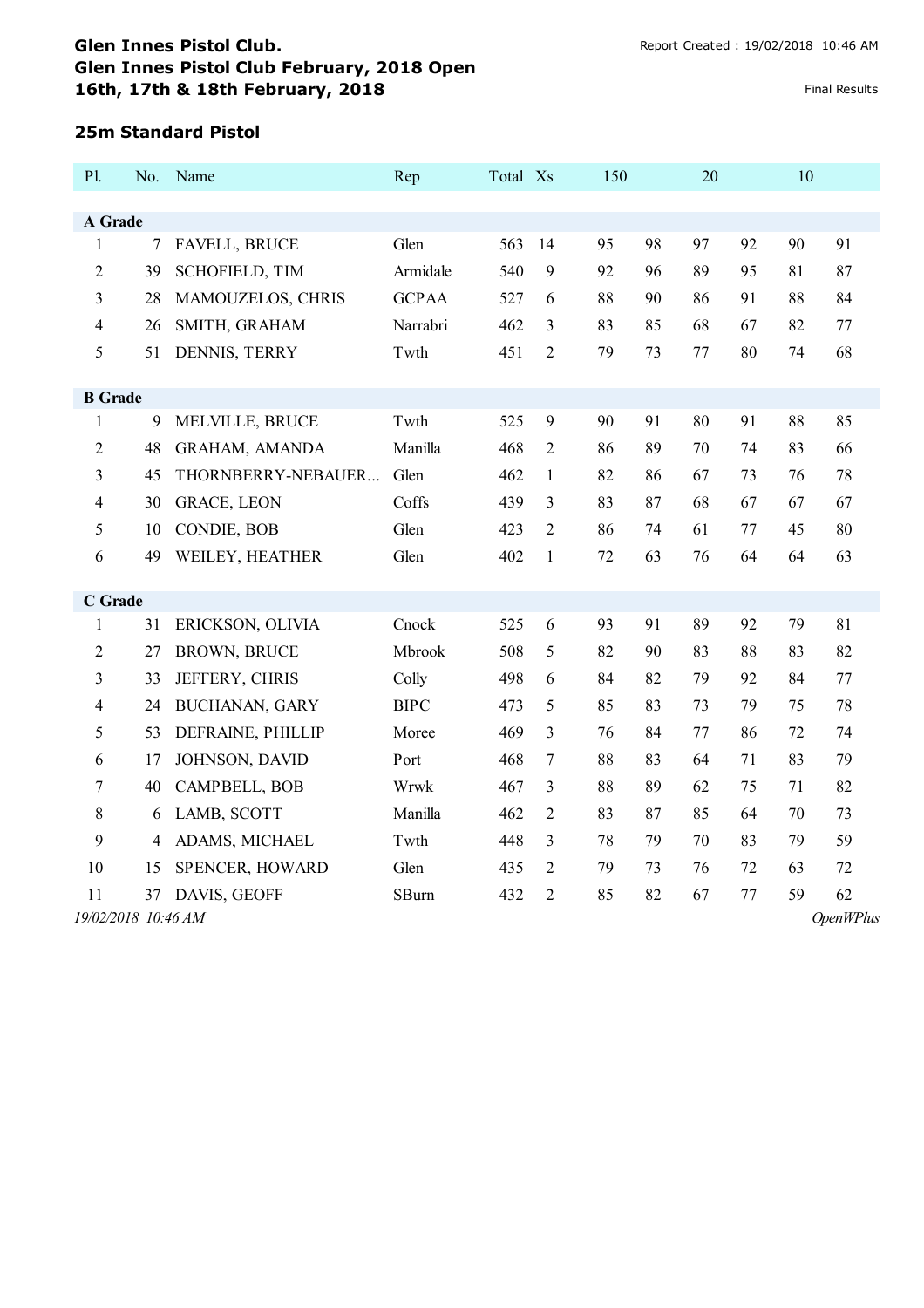#### **25m Standard Pistol**

| P1.            | No. | Name                     | Rep      | Total Xs |                  | 150 |    | 20 |    | 10 |    |
|----------------|-----|--------------------------|----------|----------|------------------|-----|----|----|----|----|----|
|                |     |                          |          |          |                  |     |    |    |    |    |    |
| <b>D</b> Grade |     |                          |          |          |                  |     |    |    |    |    |    |
| 1              | 32  | ERICKSON, ROBERT         | Cnock    | 480      | $\overline{2}$   | 78  | 86 | 92 | 82 | 73 | 69 |
| 2              | 52  | DEFRAINE, MICHELLE       | Moree    | 463      | $\overline{2}$   | 75  | 84 | 82 | 81 | 65 | 76 |
| 3              | 5   | CAGNEY, ALEX             | Cnock    | 452      | 3                | 78  | 71 | 70 | 85 | 73 | 75 |
| $\overline{4}$ | 22  | THOMAS, GREIG            | Tuggerah | 452      | 1                | 74  | 87 | 69 | 73 | 71 | 78 |
| 5              | 8   | DUNN, TREVOR             | Wrwk     | 448      | 6                | 85  | 81 | 71 | 82 | 64 | 65 |
| 6              | 16  | IZARD, BEVERLEY          | Port     | 445      | 1                | 71  | 76 | 78 | 80 | 63 | 77 |
| 7              | 35  | MACRAE, ROSS             | Glen     | 431      | $\theta$         | 74  | 67 | 72 | 70 | 82 | 66 |
| 8              | 21  | HARGRAVE, CEC            | Cnock    | 420      | 5                | 75  | 75 | 62 | 76 | 59 | 73 |
| 9              | 34  | KIEM, PETA               | Cnock    | 416      | 3                | 69  | 83 | 57 | 72 | 74 | 61 |
| 10             | 18  | HIGGINS, KATIE           | Cnock    | 414      | 1                | 61  | 66 | 75 | 71 | 70 | 71 |
| 11             | 3   | KIEM, DEBBIE             | Dubbo    | 413      | 3                | 82  | 83 | 64 | 68 | 40 | 76 |
| 12             | 46  | THORNBERRY, TANYA        | Glen     | 399      | $\boldsymbol{0}$ | 76  | 77 | 73 | 62 | 61 | 50 |
| 13             | 25  | DOSSETTO, ROSS           | Wrwk     | 376      | $\theta$         | 86  | 85 | 72 | 53 | 39 | 41 |
| 14             | 19  | HARGRAVE, CHARLEE        | Cnock    | 360      | $\boldsymbol{0}$ | 58  | 74 | 60 | 64 | 43 | 61 |
| 15             | 50  | WEILEY, LES              | Glen     | 333      | 1                | 60  | 69 | 57 | 52 | 46 | 49 |
| 16             | 36  | JENNISON, ROY            | Glen     | 240      | $\theta$         | 38  | 38 | 41 | 39 | 35 | 49 |
| 17             | 20  | HARGRAVE, ZAC            | Cnock    | 213      | $\boldsymbol{0}$ | 31  | 40 | 40 | 47 | 29 | 26 |
| <b>DNS</b>     | 12  | <b>BROUGHALL, ROBERT</b> | Mbrook   |          |                  |     |    |    |    |    |    |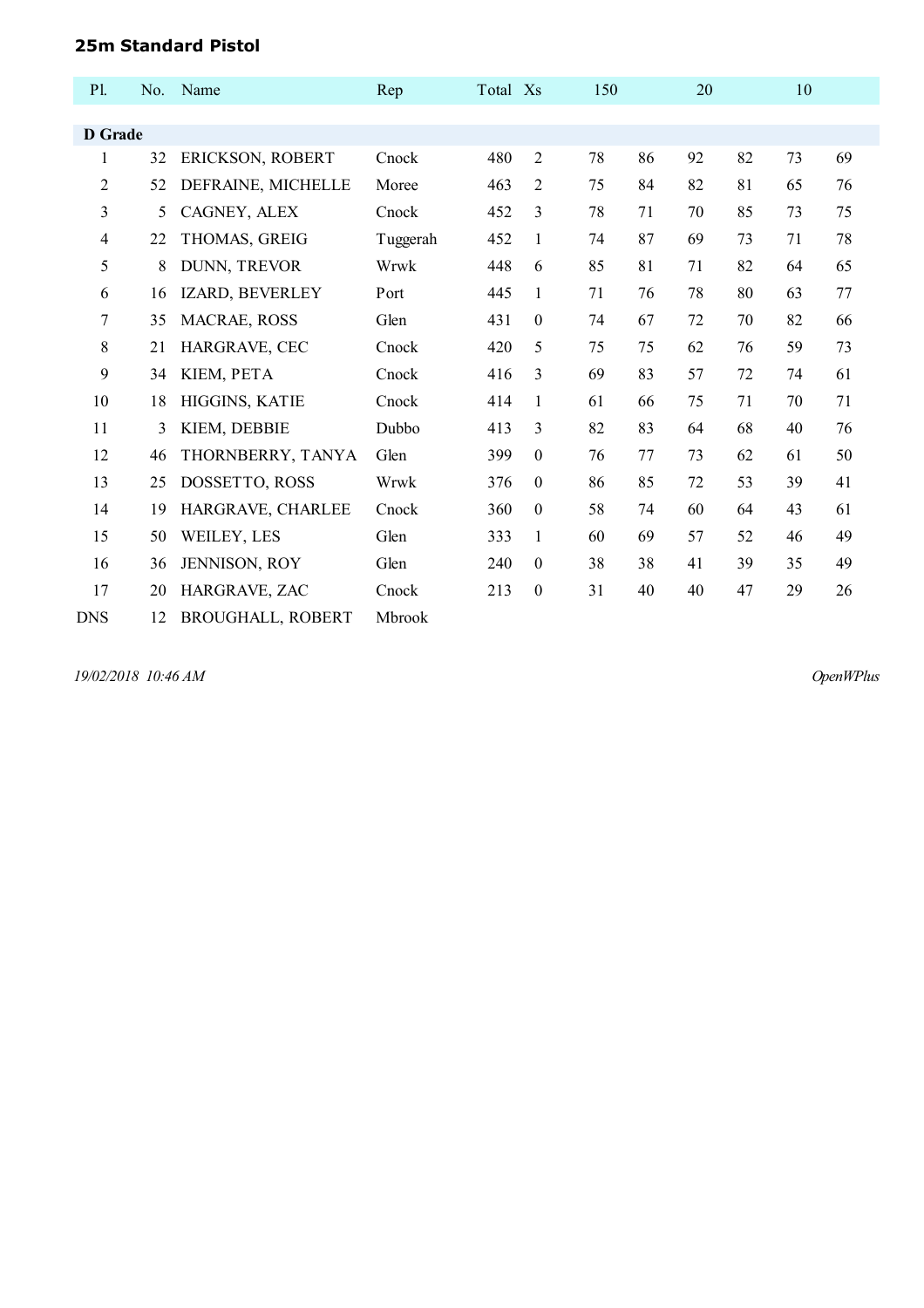## **25m Rapid Fire Pistol**

| P1.              | No. | Name                         | Rep          | Total Xs |                | 8  | 6  | $\overline{4}$ | 8  | 6  | $\overline{4}$ |     |
|------------------|-----|------------------------------|--------------|----------|----------------|----|----|----------------|----|----|----------------|-----|
|                  |     |                              |              |          |                |    |    |                |    |    |                |     |
| A Grade          |     |                              |              |          |                |    |    |                |    |    |                |     |
| $\mathbf{1}$     | 39  | SCHOFIELD, TIM               | Armidale     | 559      | 8              | 95 | 92 | 92 279         | 95 | 98 | 87             | 280 |
| $\overline{c}$   | 7   | FAVELL, BRUCE                | Glen         | 558      | 8              | 91 | 97 | 92 280         | 98 | 94 | 86 278         |     |
| 3                | 28  | MAMOUZELOS,<br><b>CHRIS</b>  | <b>GCPAA</b> | 540      | $\overline{4}$ | 89 | 91 | 91 271         | 87 | 95 | 87 269         |     |
| $\overline{4}$   | 38  | SCHOFIELD,<br><b>TREVOR</b>  | Armidale     | 500      | 8              | 95 | 87 | 81 263         | 84 | 81 | 72 237         |     |
| 5                | 26  | SMITH, GRAHAM Narrabri       |              | 463      | 1              | 91 | 84 | 61 236         | 85 | 76 | 66 227         |     |
| <b>B</b> Grade   |     |                              |              |          |                |    |    |                |    |    |                |     |
| 1                | 15  | SPENCER,<br><b>HOWARD</b>    | Glen         | 407      | 3              | 79 | 68 | 65 212         | 74 | 73 | 48 195         |     |
| C Grade          |     |                              |              |          |                |    |    |                |    |    |                |     |
| $\mathbf{1}$     | 9   | MELVILLE,<br><b>BRUCE</b>    | Twth         | 499      | 5              | 86 | 75 | 81 242         | 88 | 86 | 83 257         |     |
| 2                | 33  | JEFFERY, CHRIS               | Colly        | 497      | $\overline{4}$ | 89 | 87 | 69 245         | 90 | 85 | 77 252         |     |
| 3                | 30  | <b>GRACE, LEON</b>           | Coffs        | 454      | 3              | 86 | 83 | 59 228         | 84 | 79 | 63 226         |     |
| 4                | 37  | DAVIS, GEOFF                 | SBurn        | 398      | 2              | 83 | 80 | 57 220         | 75 | 70 | 33 178         |     |
| 5                | 10  | CONDIE, BOB                  | Glen         | 374      | 2              | 85 | 68 | 197<br>44      | 74 | 42 | 61             | 177 |
| 6                | 2   | KIEM, GLEN                   | Dubbo        | 346      | 5              | 87 | 40 | 54 181         | 76 | 30 | 59 165         |     |
| <b>D</b> Grade   |     |                              |              |          |                |    |    |                |    |    |                |     |
| $\mathbf{1}$     | 32  | ERICKSON,                    | Cnock        | 451      | $\overline{4}$ | 85 | 74 | 72 231         | 74 | 85 | 61 220         |     |
|                  |     | <b>ROBERT</b>                |              |          |                |    |    |                |    |    |                |     |
| $\overline{2}$   | 44  | TOM, KRISTYN                 | Glen         | 445      | 3              | 75 | 89 | 224<br>60      | 82 | 80 | 59             | 221 |
| 3                | 24  | BUCHANAN,<br><b>GARY</b>     | <b>BIPC</b>  | 422      | 1              | 86 | 63 | 67 216         | 81 | 82 | 43 206         |     |
| 4                | 4   | ADAMS,<br><b>MICHAEL</b>     | Twth         | 413      | 2              | 79 | 62 | 49 190         | 90 | 76 | 57 223         |     |
| 5                | 8   | DUNN, TREVOR                 | Wrwk         | 402      | $\overline{2}$ | 86 | 72 | 47 205         | 69 | 74 | 54 197         |     |
| 6                | 5   | CAGNEY, ALEX                 | Cnock        | 401      | 5              | 79 | 68 | 54 201         | 82 | 49 | 69 200         |     |
| $\boldsymbol{7}$ | 14  | HERRING,<br><b>GILLIAN</b>   | Glen         | 401      | 3              | 87 | 67 | 59 213         | 74 | 66 | 48 188         |     |
| 8                | 6   | LAMB, SCOTT                  | Manilla      | 359      | $\overline{4}$ | 45 | 77 | 49 171         | 78 | 65 | 45 188         |     |
| $\boldsymbol{9}$ | 41  | MITCHELL,<br><b>MARGARET</b> | Glen         | 290      | $\overline{2}$ | 50 | 52 | 47 149         | 83 | 53 | 5 141          |     |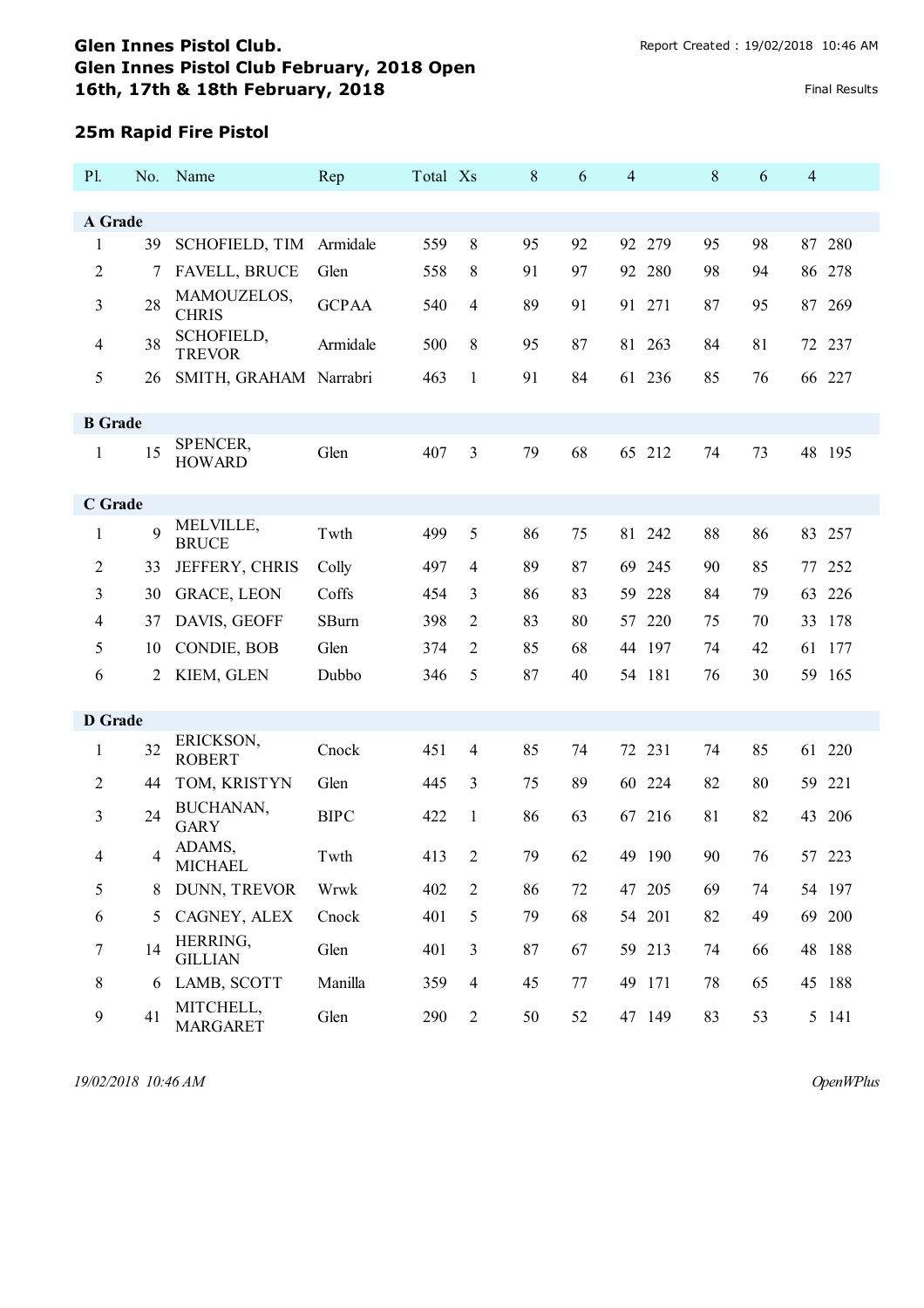#### **50m Pistol**

| P1.            |    | No. Name              | Rep          | Total Xs |                  | $\mathbf{1}$ | $\overline{2}$ | 3  | $\overline{4}$ | 5  | 6  |
|----------------|----|-----------------------|--------------|----------|------------------|--------------|----------------|----|----------------|----|----|
|                |    |                       |              |          |                  |              |                |    |                |    |    |
| A Grade        |    |                       |              |          |                  |              |                |    |                |    |    |
| $\mathbf{1}$   | 7  | FAVELL, BRUCE         | Glen         | 506      | $\overline{4}$   | 89           | 78             | 80 | 86             | 92 | 81 |
| $\overline{c}$ | 51 | DENNIS, TERRY         | Twth         | 438      | 2                | 71           | 78             | 68 | 73             | 66 | 82 |
| <b>B</b> Grade |    |                       |              |          |                  |              |                |    |                |    |    |
| 1              | 28 | MAMOUZELOS, CHRIS     | <b>GCPAA</b> | 505      | 6                | 77           | 83             | 85 | 91             | 81 | 88 |
| $\overline{c}$ | 10 | CONDIE, BOB           | Glen         | 409      | 3                | 76           | 72             | 78 | 69             | 59 | 55 |
| <b>DNS</b>     | 29 | MARTIN, COREY         | Tuggerah     |          |                  |              |                |    |                |    |    |
|                |    |                       |              |          |                  |              |                |    |                |    |    |
| C Grade        |    |                       |              |          |                  |              |                |    |                |    |    |
| 1              | 9  | MELVILLE, BRUCE       | Twth         | 495      | 3                | 82           | 77             | 78 | 86             | 88 | 84 |
| $\overline{2}$ | 27 | <b>BROWN, BRUCE</b>   | Mbrook       | 460      | 1                | 81           | 71             | 73 | 89             | 80 | 66 |
| 3              | 33 | JEFFERY, CHRIS        | Colly        | 443      | $\overline{2}$   | 69           | 72             | 76 | 78             | 73 | 75 |
| $\overline{4}$ | 48 | <b>GRAHAM, AMANDA</b> | Manilla      | 436      | 2                | 66           | 67             | 75 | 74             | 74 | 80 |
| 5              | 14 | HERRING, GILLIAN      | Glen         | 430      | 2                | 69           | 70             | 71 | 70             | 69 | 81 |
| 6              | 24 | BUCHANAN, GARY        | <b>BIPC</b>  | 417      | 4                | 76           | 67             | 59 | 75             | 70 | 70 |
| 7              | 30 | <b>GRACE, LEON</b>    | Coffs        | 391      | $\overline{0}$   | 65           | 61             | 65 | 59             | 68 | 73 |
| 8              | 1  | HINES, MAX            | <b>CLDPC</b> | 374      | $\overline{2}$   | 62           | 59             | 66 | 56             | 66 | 65 |
| 9              | 37 | DAVIS, GEOFF          | SBurn        | 343      | $\boldsymbol{0}$ | 57           | 64             | 53 | 57             | 52 | 60 |
|                |    |                       |              |          |                  |              |                |    |                |    |    |
| <b>D</b> Grade |    |                       |              |          |                  |              |                |    |                |    |    |
| $\mathbf{1}$   | 23 | BUCHANAN, LYNDA       | <b>BIPC</b>  | 449      | $\overline{2}$   | 65           | 76             | 75 | 71             | 83 | 79 |
| $\overline{c}$ | 5  | CAGNEY, ALEX          | Cnock        | 437      | 3                | 75           | 65             | 71 | 88             | 81 | 57 |
| 3              | 40 | CAMPBELL, BOB         | Wrwk         | 424      | 1                | 69           | 71             | 75 | 70             | 70 | 69 |
| $\overline{4}$ | 25 | DOSSETTO, ROSS        | Wrwk         | 420      | 3                | 60           | 66             | 79 | 82             | 67 | 66 |
| 5              |    | 6 LAMB, SCOTT         | Manilla      | 391      | 2                | 43           | 57             | 67 | 78             | 73 | 73 |
| 6              | 15 | SPENCER, HOWARD       | Glen         | 339      | $\overline{2}$   | 44           | 58             | 35 | 58             | 61 | 83 |
| 7              | 35 | MACRAE, ROSS          | Glen         | 332      | $\mathbf{1}$     | 56           | 62             | 56 | 50             | 54 | 54 |
| 8              | 8  | DUNN, TREVOR          | Wrwk         | 327      | $\mathbf{1}$     | 68           | 60             | 39 | 62             | 56 | 42 |
| 9              | 2  | KIEM, GLEN            | Dubbo        | 320      | $\mathbf{1}$     | 46           | 45             | 62 | 57             | 62 | 48 |
| 10             | 11 | OTTO, RAY             | Murr         | 232      | $\boldsymbol{0}$ | 25           | 19             | 33 | 58             | 66 | 31 |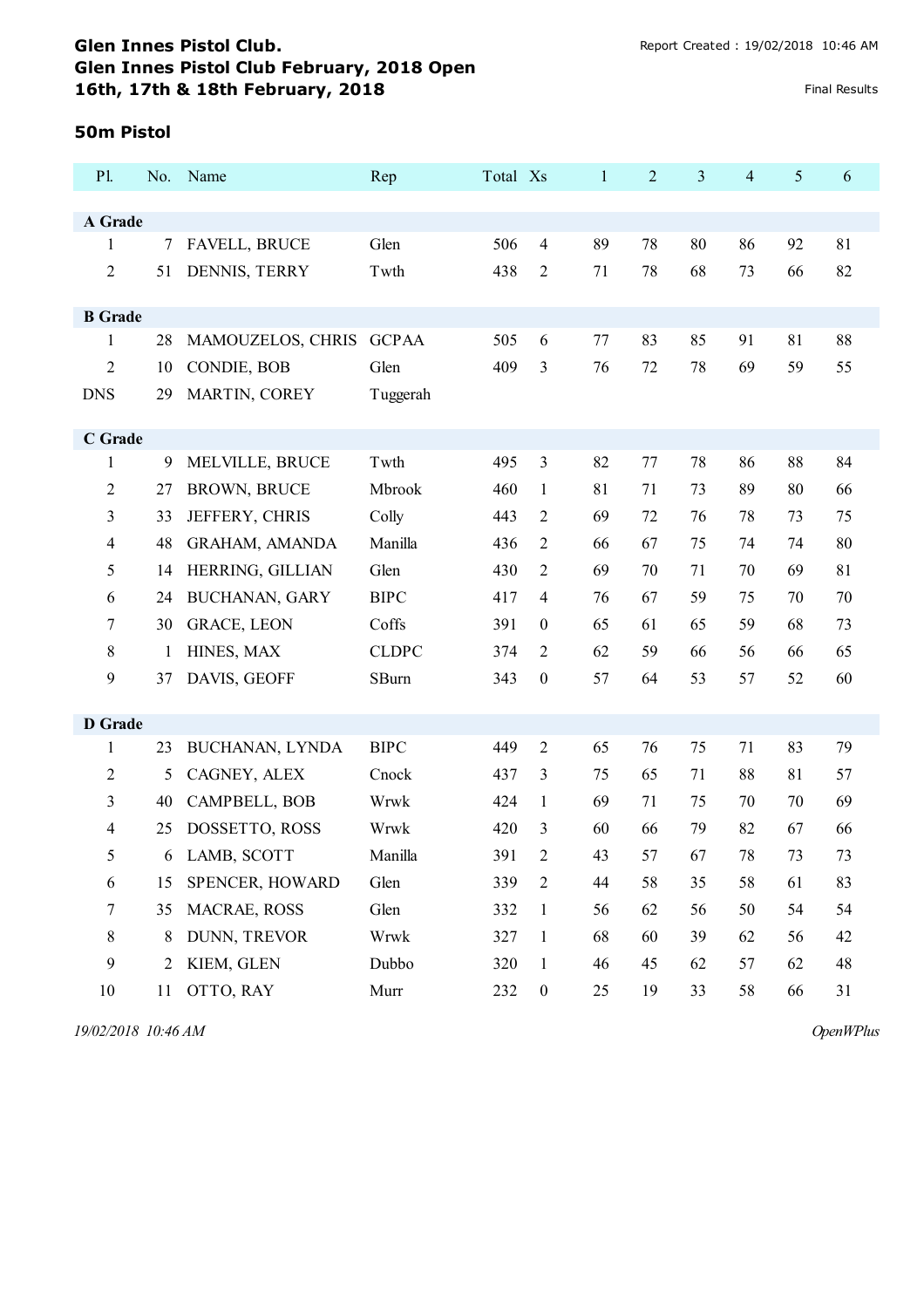#### **25m Centre Fire Pistol**

| P1.            |    | No. Name                    | Rep          | Total Xs |                  | $\mathbf{1}$ | $\overline{c}$ | 3         | $\overline{4}$ | 5  | 6      |  |
|----------------|----|-----------------------------|--------------|----------|------------------|--------------|----------------|-----------|----------------|----|--------|--|
| A Grade        |    |                             |              |          |                  |              |                |           |                |    |        |  |
| $\mathbf{1}$   | 39 | <b>SCHOFIELD, TIM</b>       | Armidale     | 557      | 10               | 91           | 96             | 96 283    | 91             | 92 | 91 274 |  |
| $\overline{2}$ | 28 | MAMOUZELOS,<br><b>CHRIS</b> | <b>GCPAA</b> | 549      | 8                | 90           | 90             | 92 272    | 92             | 94 | 91 277 |  |
| 3              | 51 | DENNIS, TERRY               | Twth         | 506      | $\tau$           | 85           | 86             | 89 260    | 81             | 78 | 87 246 |  |
| <b>DNF</b>     | 38 | SCHOFIELD, TREVOR Armidale  |              | 362      | 7                | 88           | 92             | 94 274    | 88             |    | 88     |  |
| <b>B</b> Grade |    |                             |              |          |                  |              |                |           |                |    |        |  |
| 1              | 33 | JEFFERY, CHRIS              | Colly        | 548      | 10               | 90           | 89             | 86 265    | 96             | 94 | 93 283 |  |
| $\overline{2}$ | 9  | MELVILLE, BRUCE             | Twth         | 499      | 5                | 86           | 77             | 87<br>250 | 88             | 81 | 80 249 |  |
| 3              | 30 | <b>GRACE, LEON</b>          | Coffs        | 497      | 2                | 79           | 82             | 88 249    | 84             | 84 | 80 248 |  |
| $\overline{4}$ | 10 | CONDIE, BOB                 | Glen         | 387      | $\boldsymbol{0}$ | 72           | 73             | 82 227    | 67             | 55 | 38 160 |  |
| C Grade        |    |                             |              |          |                  |              |                |           |                |    |        |  |
| 1              | 40 | CAMPBELL, BOB               | Wrwk         | 497      | 4                | 87           | 91             | 89 267    | 82             | 75 | 73 230 |  |
| $\overline{2}$ | 37 | DAVIS, GEOFF                | SBurn        | 484      | 3                | 87           | 77             | 66 230    | 90             | 80 | 84 254 |  |
| 3              | 2  | KIEM, GLEN                  | Dubbo        | 476      | 3                | 66           | 84             | 85 235    | 81             | 77 | 83 241 |  |
| 4              | 1  | HINES, MAX                  | <b>CLDPC</b> | 469      | 7                | 81           | 80             | 245<br>84 | 85             | 62 | 77 224 |  |
| 5              | 17 | JOHNSON, DAVID              | Port         | 455      | 1                | 87           | 81             | 75 243    | 68             | 74 | 70 212 |  |
| 6              | 27 | <b>BROWN, BRUCE</b>         | Mbrook       | 423      | 5                | 77           | 83             | 88 248    | 51             | 60 | 64 175 |  |
| <b>DNF</b>     | 5  | CAGNEY, ALEX                | Cnock        | 273      | $\boldsymbol{0}$ | 81           | 77             | 68 226    | 47             |    | 47     |  |
| <b>DNF</b>     | 14 | HERRING, GILLIAN            | Glen         | 238      | $\theta$         | 67           | 83             | 88 238    |                |    |        |  |
| <b>D</b> Grade |    |                             |              |          |                  |              |                |           |                |    |        |  |
| 1              | 8  | DUNN, TREVOR                | Wrwk         | 443      | $\overline{2}$   | 75           | 72             | 78 225    | 70             | 71 | 77 218 |  |
| 2              | 15 | SPENCER, HOWARD             | Glen         | 438      | 1                | 70           | 66             | 203<br>67 | 76             | 82 | 77 235 |  |
| 3              | 16 | IZARD, BEVERLEY             | Port         | 388      | 3                | 72           | 79             | 59 210    | 63             | 57 | 58 178 |  |
| 4              | 35 | MACRAE, ROSS                | Glen         | 368      | $\mathbf{1}$     | 60           | 57             | 62 179    | 55             | 76 | 58 189 |  |
| 5              | 11 | OTTO, RAY                   | Murr         | 344      | $\overline{2}$   | 64           | 50             | 77 191    | 63             | 42 | 48 153 |  |
| <b>DNS</b>     | 36 | JENNISON, ROY               | Glen         |          |                  |              |                |           |                |    |        |  |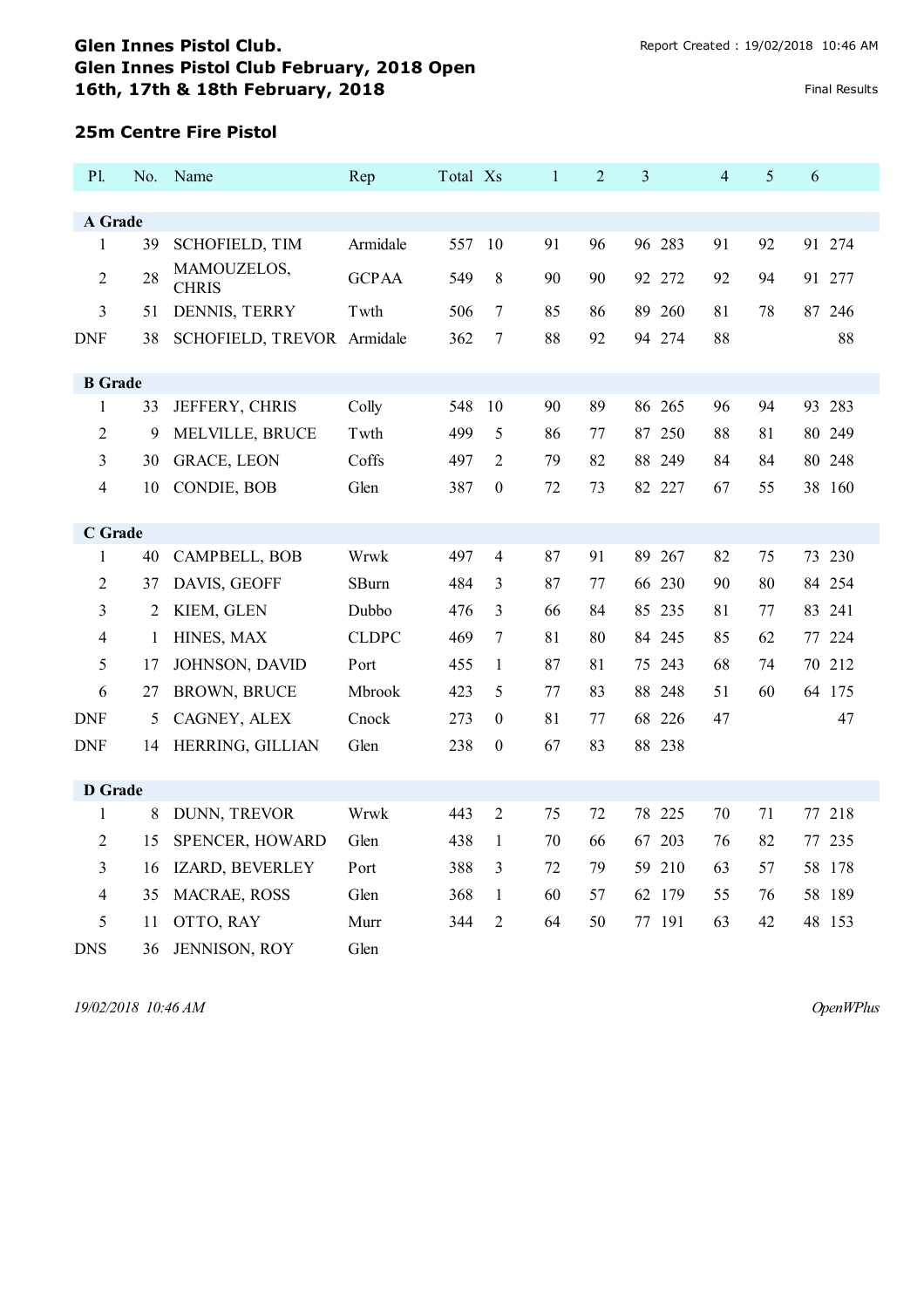#### **10m Air Pistol Men**

| P1.            | No. | Name                       | Rep           | Total Xs |                  | $\mathbf{1}$ | 2  | 3  | 4  | 5  | 6  |
|----------------|-----|----------------------------|---------------|----------|------------------|--------------|----|----|----|----|----|
| A Grade        |     |                            |               |          |                  |              |    |    |    |    |    |
| 1              | 7   | <b>FAVELL, BRUCE</b>       | Glen          | 563      | $\boldsymbol{0}$ | 94           | 93 | 94 | 94 | 94 | 94 |
| 2              | 28  | MAMOUZELOS, CHRIS          | <b>GCPAA</b>  | 541      | $\boldsymbol{0}$ | 88           | 91 | 92 | 92 | 93 | 85 |
| 3              | 26  | SMITH, GRAHAM              | Narrabri      | 513      | $\boldsymbol{0}$ | 82           | 79 | 88 | 82 | 89 | 93 |
| 4              | 51  | DENNIS, TERRY              | Twth          | 478      | 1                | 83           | 71 | 78 | 88 | 80 | 78 |
| <b>DNF</b>     | 43  | HOGG, MAX                  | Twth          | 380      | $\boldsymbol{0}$ | 80           | 85 | 77 | 69 | 69 |    |
| <b>DNS</b>     | 29  | MARTIN, COREY              | Tuggerah      |          |                  |              |    |    |    |    |    |
|                |     |                            |               |          |                  |              |    |    |    |    |    |
| <b>B</b> Grade |     |                            |               |          |                  |              |    |    |    |    |    |
| 1              | 9   | MELVILLE, BRUCE            | Twth<br>Coffs | 541      | 11               | 91           | 87 | 90 | 94 | 86 | 93 |
| 2              | 30  | <b>GRACE, LEON</b>         |               | 513      | $\boldsymbol{0}$ | 89           | 82 | 86 | 84 | 86 | 86 |
| 3              | 10  | CONDIE, BOB<br>THORNBERRY- | Glen          | 500      | $\boldsymbol{0}$ | 90           | 85 | 81 | 79 | 87 | 78 |
| $\overline{4}$ | 45  | NEBAUER                    | Glen          | 489      | $\boldsymbol{0}$ | 87           | 85 | 78 | 86 | 80 | 73 |
|                |     |                            |               |          |                  |              |    |    |    |    |    |
| C Grade<br>1   | 32  | ERICKSON, ROBERT           | Cnock         | 539      | $\boldsymbol{0}$ | 87           | 89 | 89 | 89 | 89 | 96 |
| $\overline{2}$ | 27  | <b>BROWN, BRUCE</b>        | Mbrook        | 537      | 10               | 89           | 87 | 92 | 89 | 93 | 87 |
| 3              | 24  | <b>BUCHANAN, GARY</b>      | <b>BIPC</b>   | 515      | $\boldsymbol{0}$ | 82           | 84 | 85 | 87 | 88 | 89 |
| 4              | 5   | CAGNEY, ALEX               | Cnock         | 511      | $\overline{4}$   | 87           | 81 | 88 | 83 | 85 | 87 |
| 5              | 40  | CAMPBELL, BOB              | Wrwk          | 503      | $\boldsymbol{0}$ | 79           | 79 | 85 | 92 | 82 | 86 |
| 6              | 53  | DEFRAINE, PHILLIP          | Moree         | 503      | $\boldsymbol{0}$ | 91           | 77 | 81 | 83 | 88 | 83 |
| 7              | 25  | DOSSETTO, ROSS             | Wrwk          | 502      | $\boldsymbol{0}$ | 85           | 75 | 87 | 83 | 85 | 87 |
| 8              | 1   | HINES, MAX                 | <b>CLDPC</b>  | 496      | 7                | 84           | 79 | 82 | 85 | 83 | 83 |
| 9              | 37  | DAVIS, GEOFF               | SBurn         | 494      | 4                | 81           | 82 | 83 | 88 | 84 | 76 |
| 10             | 21  | HARGRAVE, CEC              | Cnock         | 491      | $\mathbf{0}$     | 81           | 77 | 77 | 89 | 83 | 84 |
| 11             | 2   | KIEM, GLEN                 | Dubbo         | 488      | $\overline{4}$   | 83           | 81 | 79 | 73 | 82 | 90 |
| 12             | 15  | SPENCER, HOWARD            | Glen          | 484      | 6                | 79           | 80 | 89 | 79 | 70 | 87 |
| 13             | 33  | JEFFERY, CHRIS             | Colly         | 482      | $\boldsymbol{0}$ | 83           | 76 | 71 | 88 | 84 | 80 |
| 14             | 17  | JOHNSON, DAVID             | Port          | 481      | $\mathbf{1}$     | 80           | 81 | 76 | 85 | 80 | 79 |
| <b>DNS</b>     | 12  | <b>BROUGHALL, ROBERT</b>   | Mbrook        |          |                  |              |    |    |    |    |    |
|                |     |                            |               |          |                  |              |    |    |    |    |    |
| D Grade<br>1   | 8   | DUNN, TREVOR               | Wrwk          | 493      | 5                | 83           | 87 | 72 | 81 | 85 | 85 |
| $\overline{2}$ | 4   | ADAMS, MICHAEL             | Twth          | 476      | $\boldsymbol{0}$ | 79           | 80 | 71 | 86 | 77 | 83 |
| $\mathfrak{Z}$ | 6   | LAMB, SCOTT                | Manilla       | 450      | $\boldsymbol{0}$ | 75           | 69 | 76 | 72 | 75 | 83 |
| 4              | 35  | MACRAE, ROSS               | Glen          | 444      | $\boldsymbol{0}$ | 72           | 70 | 80 | 82 | 68 | 72 |
| 5              | 11  | OTTO, RAY                  | Murr          | 408      | $\overline{2}$   | 66           | 67 | 76 | 72 | 54 | 73 |
| 6              | 50  | WEILEY, LES                | Glen          | 404      | $\mathbf{1}$     | 71           | 62 | 59 | 79 | 75 | 58 |
| $\overline{7}$ | 36  | JENNISON, ROY              | Glen          | 334      | $\boldsymbol{0}$ | 46           | 50 | 52 | 60 | 64 | 62 |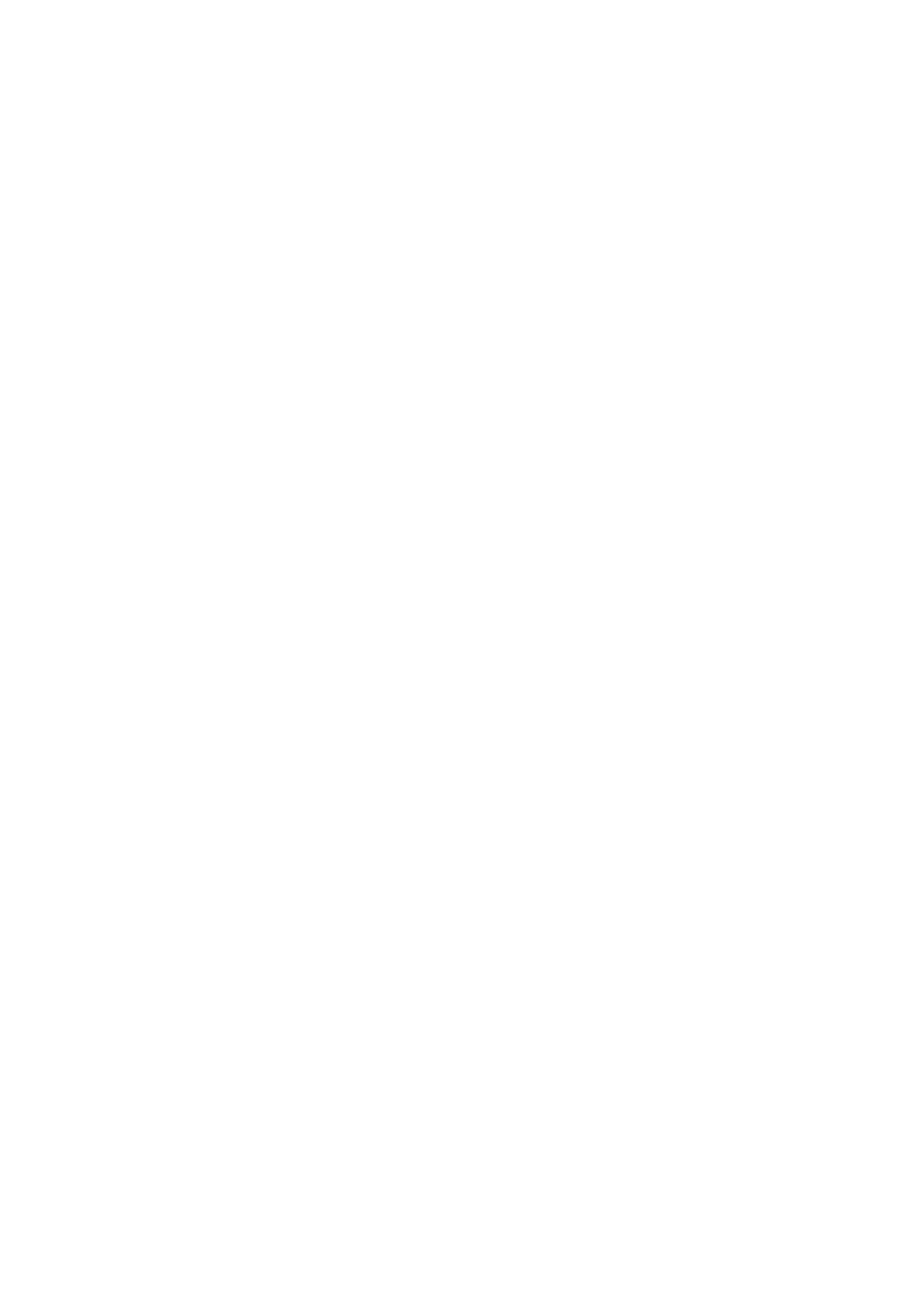## **25m Pistol Men**

| <b>P</b> l. |    | No. Name               | Rep     | Total Xs |                | 1  | 2  | 3         | $\overline{4}$ | 5  | 6      |
|-------------|----|------------------------|---------|----------|----------------|----|----|-----------|----------------|----|--------|
|             |    |                        |         |          |                |    |    |           |                |    |        |
| Open        |    |                        |         |          |                |    |    |           |                |    |        |
|             | 45 | THORNBERRY-<br>NEBAUER | Glen    | 532      | 2              | 93 | 88 | 83<br>264 | 90             | 88 | 90 268 |
| 2           | 4  | ADAMS, MICHAEL Twth    |         | 484      | -3             | 79 | 76 | 83<br>238 | 80             | 88 | 78 246 |
| 3           |    | 21 HARGRAVE, CEC       | Cnock   | 472      | $\overline{4}$ | 84 | 85 | 253<br>84 | 75             | 77 | 67 219 |
| 4           |    | 6 LAMB, SCOTT          | Manilla | 450      | 2              | 79 | 75 | 90<br>244 | 89             | 43 | 74 206 |
|             | 50 | WEILEY, LES            | Glen    | 425      | $\Omega$       | 68 | 79 | 68<br>215 | 78             | 61 | 71 210 |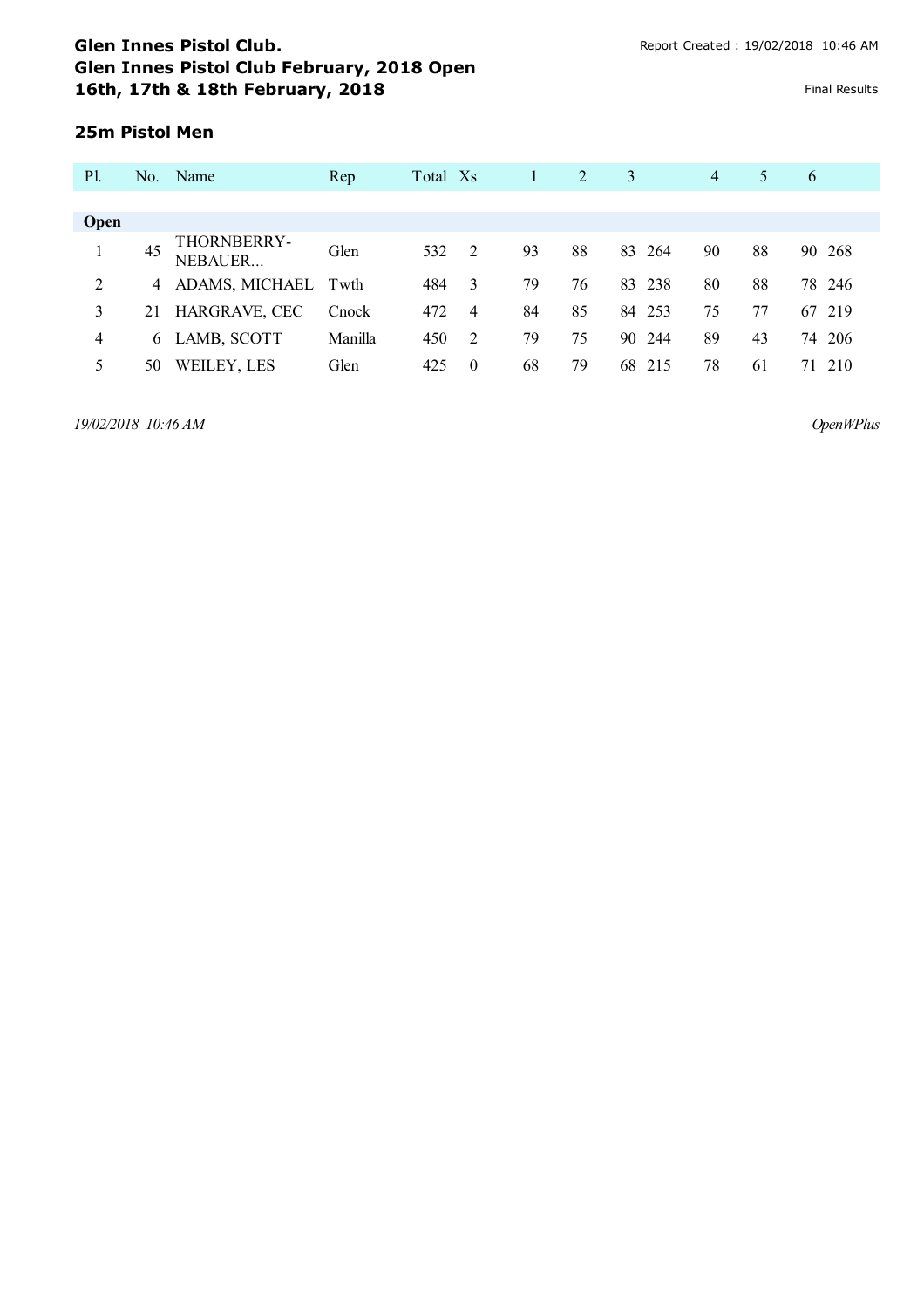#### **25m Pistol Women**

| <b>P1.</b>     | No. | Name                         | Rep         | Total Xs |          | $\mathbf{1}$ | 2  | 3         |    | $\overline{4}$ | 5<br>6   |        |
|----------------|-----|------------------------------|-------------|----------|----------|--------------|----|-----------|----|----------------|----------|--------|
|                |     |                              |             |          |          |              |    |           |    |                |          |        |
| A Grade        |     |                              |             |          |          |              |    |           |    |                |          |        |
| $\mathbf{1}$   | 31  | ERICKSON,<br><b>OLIVIA</b>   | Cnock       | 558      | 13       | 96           | 92 | 281<br>93 | 91 |                | 95<br>91 | 277    |
| <b>B</b> Grade |     |                              |             |          |          |              |    |           |    |                |          |        |
| $\mathbf{1}$   | 23  | BUCHANAN,<br><b>LYNDA</b>    | <b>BIPC</b> | 532      | 9        | 89           | 82 | 91<br>262 | 93 |                | 86       | 91 270 |
| $\overline{2}$ | 48  | GRAHAM,<br><b>AMANDA</b>     | Manilla     | 511      | 5        | 94           | 89 | 89 272    | 83 |                | 72       | 84 239 |
| 3              | 46  | THORNBERRY,<br><b>TANYA</b>  | Glen        | 491      | 2        | 84           | 71 | 75 230    | 90 |                | 87       | 84 261 |
| $\overline{4}$ | 14  | HERRING,<br><b>GILLIAN</b>   | Glen        | 487      | 6        | 83           | 75 | 68 226    | 91 |                | 85       | 85 261 |
| 5              | 49  | WEILEY,<br><b>HEATHER</b>    | Glen        | 466      | 3        | 83           | 73 | 75 231    | 75 |                | 81       | 79 235 |
| 6              | 42  | HOGG, CLAIRE                 | Manilla     | 424      | $\theta$ | 76           | 69 | 67 212    | 78 |                | 75       | 59 212 |
| C Grade        |     |                              |             |          |          |              |    |           |    |                |          |        |
| 1              | 3   | KIEM, DEBBIE                 | Dubbo       | 510      | 5        | 89           | 82 | 81<br>252 | 87 |                | 84<br>87 | 258    |
| 2              | 34  | KIEM, PETA                   | Cnock       | 472      | 2        | 82           | 83 | 82<br>247 | 80 |                | 74<br>71 | 225    |
| 3              | 18  | HIGGINS, KATIE               | Cnock       | 453      | 2        | 72           | 75 | 78 225    | 74 | 81             | 73       | 228    |
| $\overline{4}$ | 41  | MITCHELL,<br><b>MARGARET</b> | Glen        | 433      | 4        | 66           | 69 | 211<br>76 | 77 |                | 67       | 78 222 |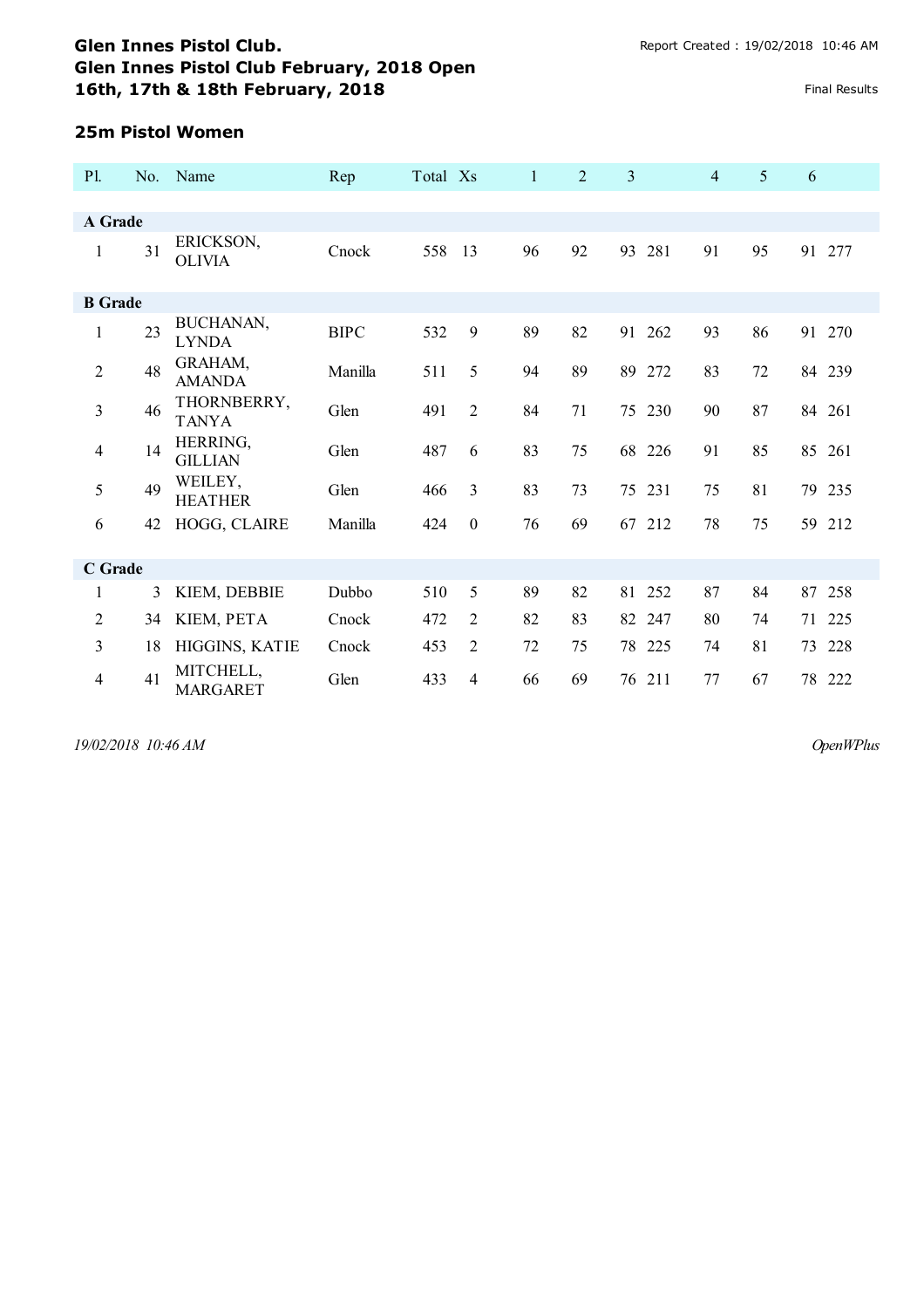## **10m Air Pistol Women (40)**

| <b>P1.</b>     | No. | Name               | Rep         | Total Xs |                  | $\mathbf{1}$ | $\overline{2}$ | 3  | $\overline{4}$ |  |
|----------------|-----|--------------------|-------------|----------|------------------|--------------|----------------|----|----------------|--|
| A Grade        |     |                    |             |          |                  |              |                |    |                |  |
| 1              | 31  | ERICKSON, OLIVIA   | Cnock       | 366      | $\boldsymbol{0}$ | 93           | 90             | 92 | 91             |  |
| $\overline{2}$ | 23  | BUCHANAN, LYNDA    | <b>BIPC</b> | 360      | $\overline{c}$   | 88           | 90             | 94 | 88             |  |
| <b>B</b> Grade |     |                    |             |          |                  |              |                |    |                |  |
| 1              | 48  | GRAHAM, AMANDA     | Manilla     | 352      | 5                | 89           | 92             | 86 | 85             |  |
| $\overline{2}$ | 14  | HERRING, GILLIAN   | Glen        | 346      | 6                | 86           | 84             | 89 | 87             |  |
| 3              | 18  | HIGGINS, KATIE     | Cnock       | 332      | 1                | 82           | 79             | 87 | 84             |  |
| $\overline{4}$ | 3   | KIEM, DEBBIE       | Dubbo       | 326      | 2                | 81           | 80             | 89 | 76             |  |
| 5              | 49  | WEILEY, HEATHER    | Glen        | 317      | $\boldsymbol{0}$ | 84           | 81             | 72 | 80             |  |
| 6              | 42  | HOGG, CLAIRE       | Manilla     | 313      | 2                | 80           | 81             | 76 | 76             |  |
|                |     |                    |             |          |                  |              |                |    |                |  |
| C Grade        |     |                    |             |          |                  |              |                |    |                |  |
| 1              | 47  | TOM, KERRI         | Glen        | 332      | 3                | 86           | 81             | 84 | 81             |  |
| $\overline{c}$ | 34  | KIEM, PETA         | Cnock       | 326      | $\boldsymbol{0}$ | 83           | 86             | 81 | 76             |  |
| 3              | 16  | IZARD, BEVERLEY    | Port        | 311      | $\boldsymbol{0}$ | 71           | 82             | 79 | 79             |  |
| 4              | 41  | MITCHELL, MARGARET | Glen        | 309      | $\mathbf{1}$     | 73           | 74             | 79 | 83             |  |
| 5              | 52  | DEFRAINE, MICHELLE | Moree       | 304      | $\boldsymbol{0}$ | 77           | 77             | 80 | 70             |  |
| 6              | 46  | THORNBERRY, TANYA  | Glen        | 281      | $\boldsymbol{0}$ | 79           | 64             | 65 | 73             |  |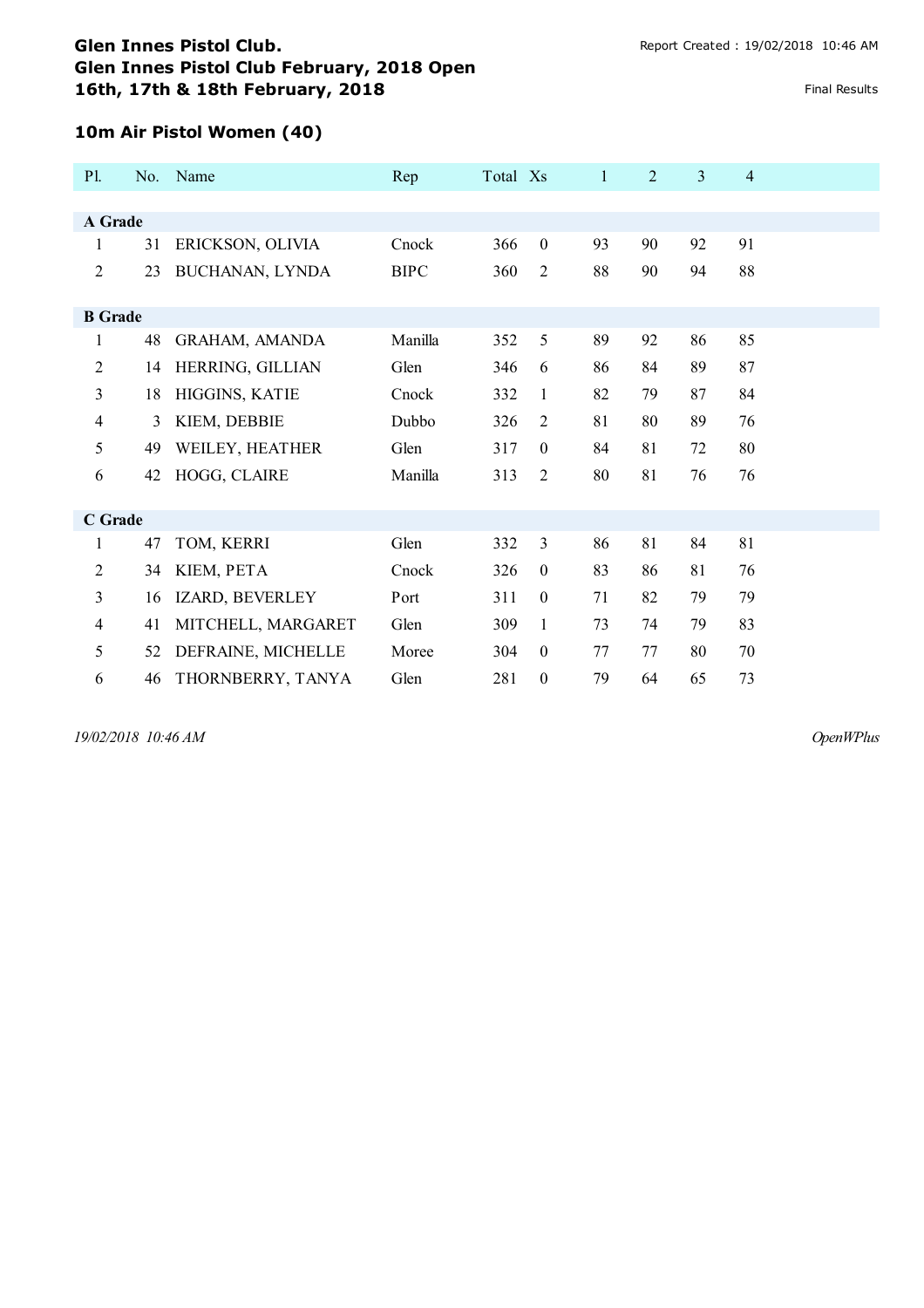# **25m Pistol Junior**

| <b>P</b> l.    |    | No. Name                    | Rep         | Total Xs |                         | $\mathbf{1}$ | 2  | 3         | $\overline{4}$ | 5  | 6         |
|----------------|----|-----------------------------|-------------|----------|-------------------------|--------------|----|-----------|----------------|----|-----------|
|                |    |                             |             |          |                         |              |    |           |                |    |           |
| A Grade        |    |                             |             |          |                         |              |    |           |                |    |           |
| 1              | 31 | ERICKSON, OLIVIA            | Cnock       | 558      | 10                      | 96           | 92 | 93<br>281 | 91             | 95 | 91 277    |
| <b>DNS</b>     | 29 | MARTIN, COREY               | Tuggerah    |          |                         |              |    |           |                |    |           |
| C Grade        |    |                             |             |          |                         |              |    |           |                |    |           |
| 1              | 44 | TOM, KRISTYN                | Glen        | 493      | $7\phantom{.0}$         | 64           | 77 | 82 223    | 92             | 88 | 90 270    |
| D Grade        |    |                             |             |          |                         |              |    |           |                |    |           |
| 1              | 20 | HARGRAVE, ZAC               | Cnock       | 418      | $\overline{\mathbf{3}}$ | 67           | 70 | 58 195    | 72             | 75 | 76 223    |
| $\overline{2}$ | 19 | HARGRAVE,<br><b>CHARLEE</b> | Cnock       | 397      | 1                       | 77           | 64 | 214<br>73 | 61             | 61 | 61<br>183 |
| <b>DNS</b>     | 13 | <b>BURTON, ISABELLA</b>     | <b>CNPC</b> |          |                         |              |    |           |                |    |           |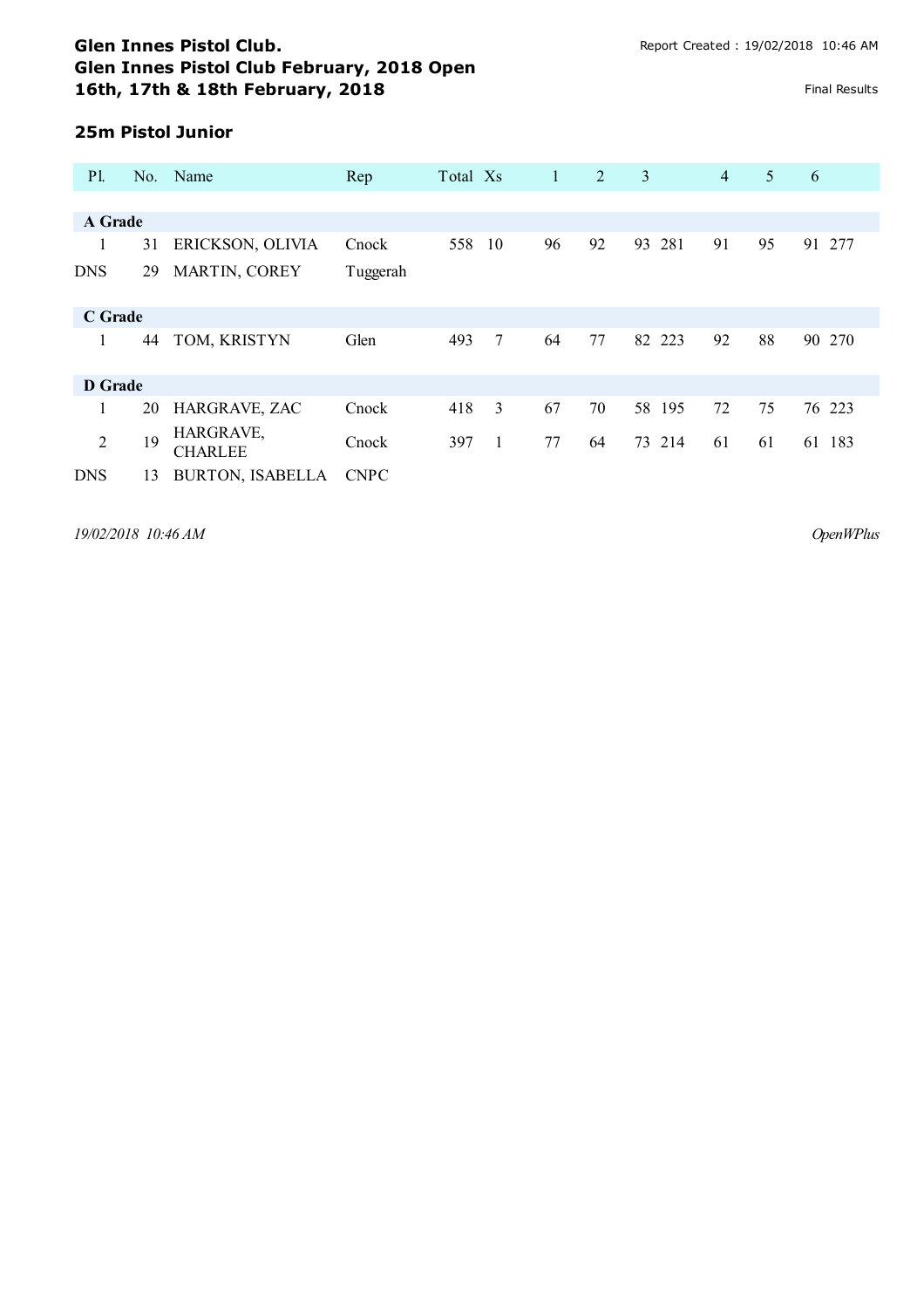# **10m Air Pistol Junior Men**

| P1.           |    | No. Name         | Rep      | Total Xs |                | $\mathbf{1}$ | 2  | $\mathbf{3}$ | $\overline{4}$ | 5  | 6  |
|---------------|----|------------------|----------|----------|----------------|--------------|----|--------------|----------------|----|----|
|               |    |                  |          |          |                |              |    |              |                |    |    |
| <b>Master</b> |    |                  |          |          |                |              |    |              |                |    |    |
| <b>DNS</b>    | 29 | MARTIN, COREY    | Tuggerah |          |                |              |    |              |                |    |    |
| D Grade       |    |                  |          |          |                |              |    |              |                |    |    |
| 1             |    | 20 HARGRAVE, ZAC | Cnock    | 353      | $\overline{0}$ | 54           | 63 | 77           | 41             | 56 | 62 |